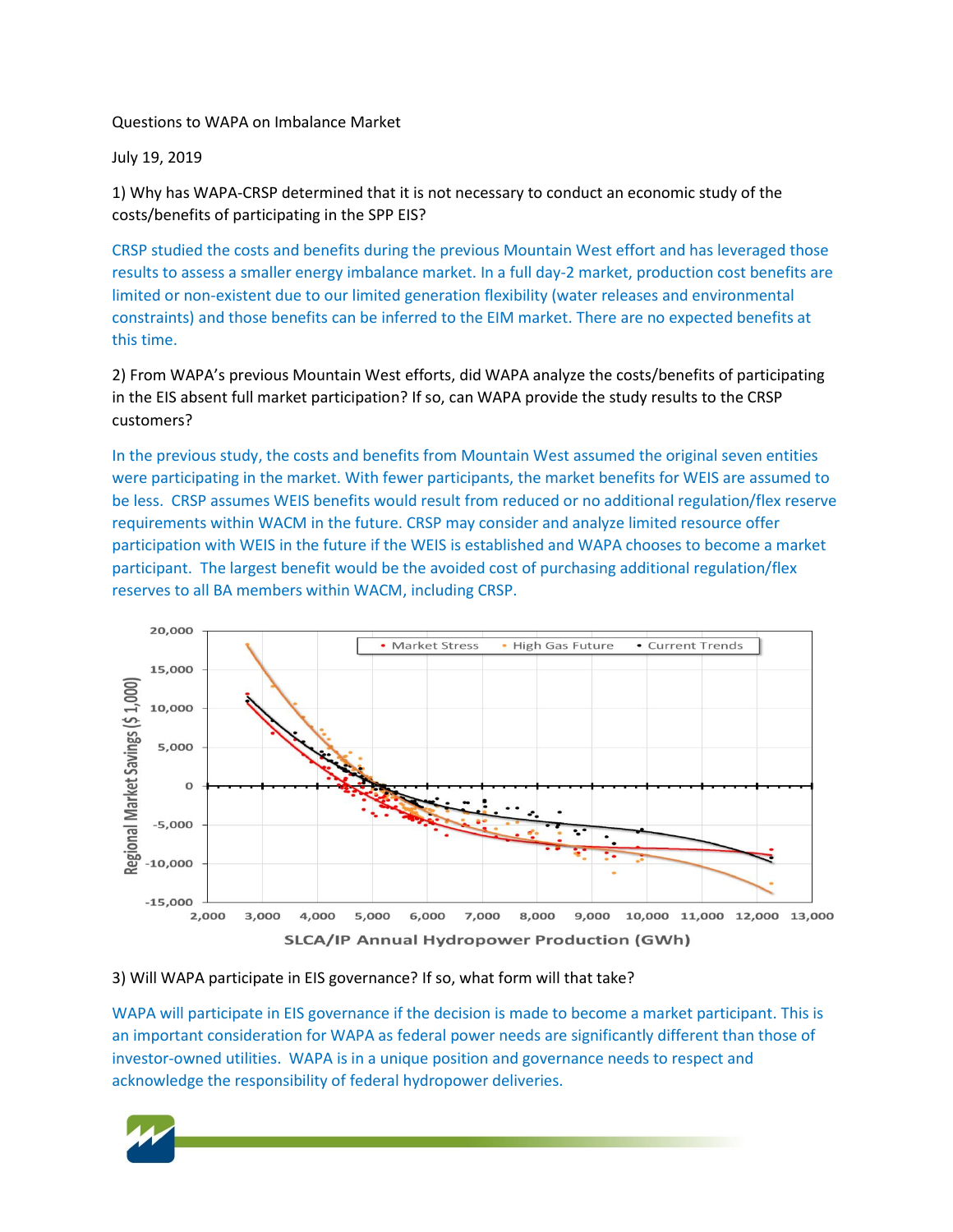•Participants of the WEIS will have significant input and authority over its administration, and each participant can participate on the executive committee to approve or reject proposed amendments to the WEIS Tariff

• Establish detailed WEIS Market Protocols to support the filed tariff

• Provide consultation to SPP in determining the administrative rate charged to participants of the WEIS market

• Recommend proposed amendments to the Western Joint Dispatch Agreement (WJDA)

4) Can WAPA please provide copies of all SPP tariffs and agreements that WAPA will be subject to upon joining the EIS?

It is our understanding that you received these documents, if not, please let us know. WAPA will provide tariff and EIS (WJDA) documents, made available by SPP, to any CRSP customer upon request; please keep in mind that all documents are still under development.

5) What seams issues will need to be addressed if WAPA CRSP participates in the SPP EIS and WAPA-DSW participates in the CAISO EIM, or now called the Western EIM?

There will be no impacts for firm electric service schedules from CRSP generation to customers as energy imbalance operations within the WACM BA do not affect these fixed schedules. Today, CRSP has energy imbalance service within the WACM BA and firm electric service schedules are not affected. No seams impacts have been identified so far. Also, timing constraints do not affect FES or WRP schedules. CRSP currently schedules to FES customers within PacifiCorp's PACE BA (PacifiCorp is a member of the Western EIM). These fixed schedules are treated as a resource to CRSP customers within PACE.

6) What investment has WAPA already made in metering and telecommunication facilities for the EIS to assume responsibility for RC services? What incremental investment will need to be made for the SPP EIS to provide El service?

The CRSP Management Center has worked closely with the Bureau of Reclamation over the last several years to provide improved metering capabilities at all SLCA/IP facilities. This was planned initially for lifecycle replacement and to increase meter-range accuracy. The process was accelerated during the Mountain West discussions. With the exception of Glen Canyon, all plants have been updated with metering capability that meets SPP market protocols. Glen Canyon has upgraded metering on several units and will continue the work as transformers are replaced. SPP WEIS allows existing metering capability to be qualified (grandfathered) until upgraded. It is likely that communications and SCADA programming will be required between WACM BA and SPP. However, no significant capital investment will be needed.

7) What incremental investment in systems will WAPA need to make to participate in the EIS?

No significant capital investment will be needed. Communication points and SCADA programming will be required for market visibility. Some software may be needed, but it would be capitalized.

8) How many additional FTEs will WAPA have to hire to facilitate participation in the EIS?

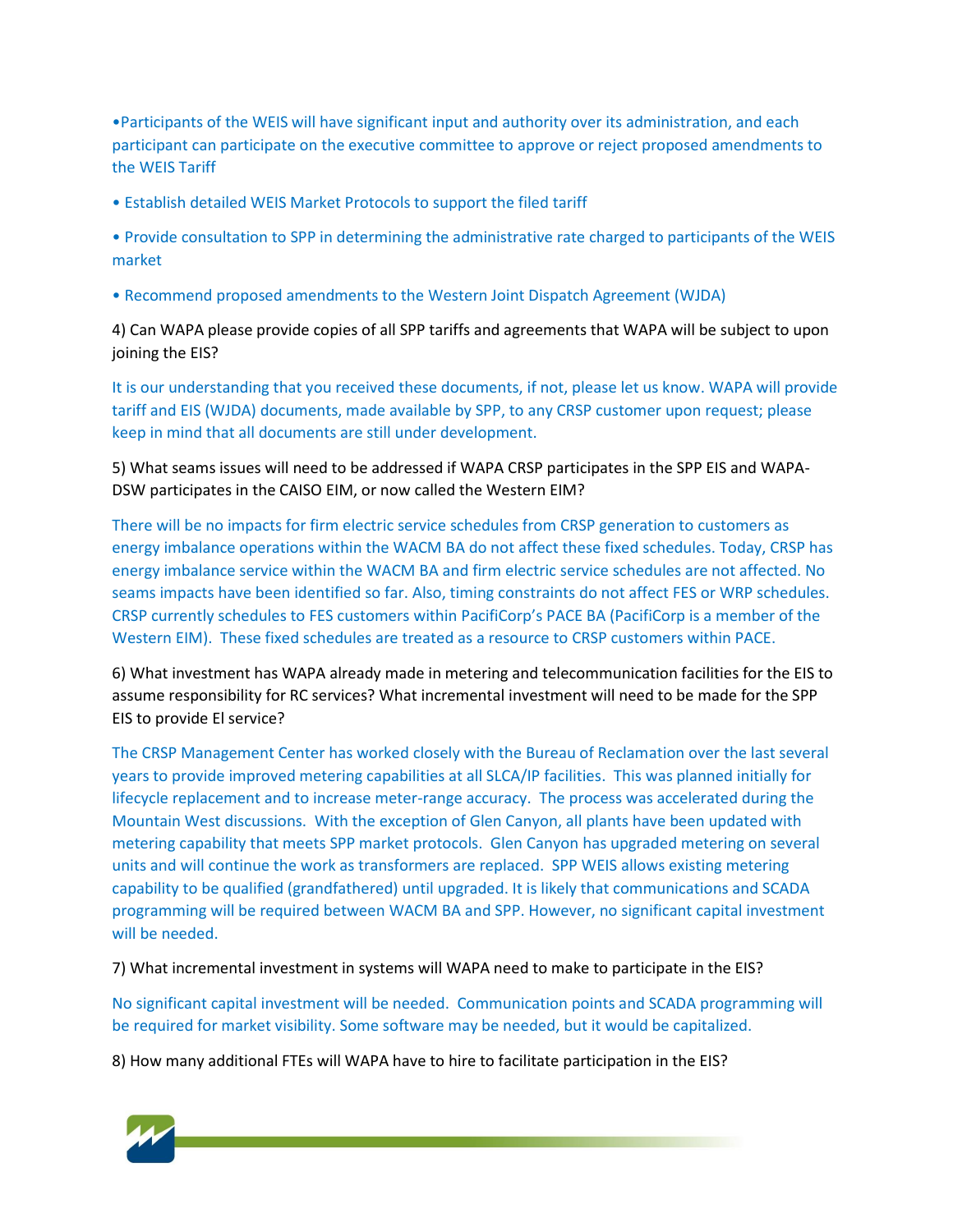WAPA has been preparing for market activities over the past few years. WAPA's Organizational Approach to Markets (OAM) initiative is aligning internal resources and departments to allow the organization to enter markets efficiently. Through OAM, WAPA has identified areas where reassigned FTE can cover positions needed to participate in EIS without adding staff.

9) How will WAPA's generation assets be treated in the EIS? Will they be participating resources, subject to dispatch instructions by the EIS? Or, will they be self-scheduled and not subject to dispatch instructions?

CRSP generating resources are obligated for firm electric service contractual obligations. These resources will be scheduled to balance FES in the hour-ahead-bilateral-market, as they are today. Some plants, such as Morrow Point and Blue Mesa, may have some capability to engage in the energy imbalance market in limited-risk situations. The daily water-release requirement will necessitate careful water management and conservative generation offers. Glen Canyon would likely not be offered into an energy imbalance market as it would already be providing moment-to-moment regulation for the WACM BA and has limited flexibility due to substantial environmental restrictions and release criteria. Resource offers are voluntary and CRSP/BOR maintains control of the generators.

10) If WAPA's generation assets will be subject to dispatch instructions by the EIS, what are the potential economic benefits?

WAPA will continue to be responsible, as it is today, for buying firm energy when needed and selling excess energy when required in the bilateral markets. The WEIS is not intended as a substitute for dayahead and hourly balancing; rather it is a mechanism for market participants to purchase and sell within the hour to balance forecast error on generation and load. It also allows the BA to leverage market assets to support the required energy imbalance service (ancillary service schedule 4 and 9 of the OATT tariff). As discussed in question 9, the possibility of economic benefit to the CRSP project is limited.

11) It appears that transmission providers allow the EIS to use non-firm transmission for EIS transactions. If that is the case, is there foregone revenue from non-firm transmission sales to other parties? Please quantify this impact?

The EIS uses unsold transmission for the scheduling hour. Because the EIS ensures that each market participant is balanced upon entering the hour, this transmission would not have otherwise been sold. Transmission must be acquired to balance each market participant before the start of the hour. Most transmission customers within the BA already have network service agreements and are charged appropriately based on their meter after the fact. They do not receive free use of the transmission system.

12) What changes, if any, will WAPA customers have to make to their business practices for WAPA to submit accurate resource plans (load and generation forecasts) to the EIS?

WACM already provides load and generation forecasts for the BA to the reliability coordinator, so WAPA does not anticipate any impacts to its customers' business practices.

13) Are there areas within the WAPA BA that WAPA already knows will be subject to high locational marginal process due to transmission or other constraints? Please identify them?

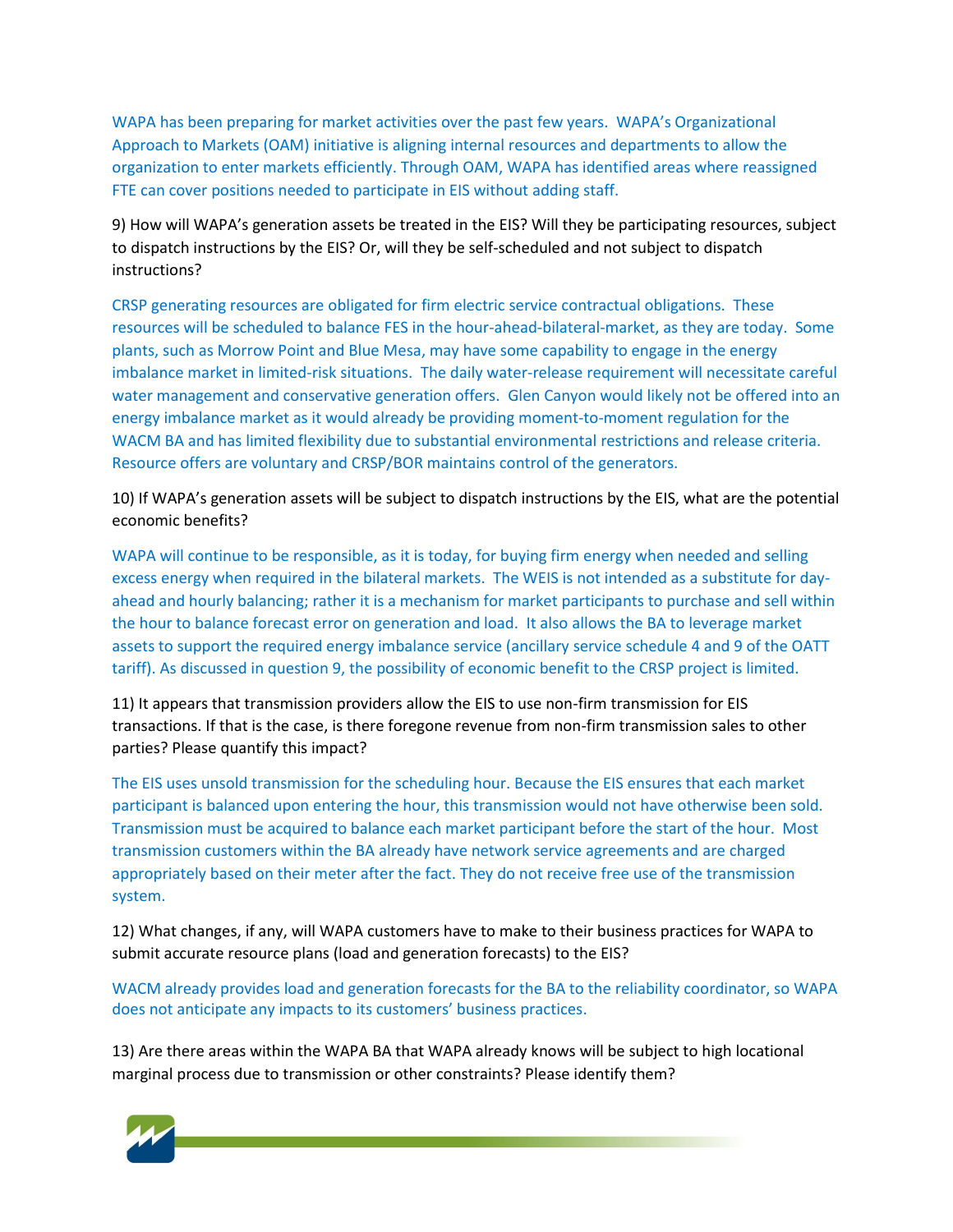Any area with existing congestion would be a likely candidate for high LMP prices, however, this will vary subject to actual transmission line loading and generation dispatch configurations. Transmission congestion charges would only be incurred by entities that receive EI service because of unexpected deviations from generation or load schedules. There would be no congestion charge for tags submitted through the bilateral markets balanced prior to the start of the hour.

14) Who will WAPA charge or credit for generation imbalance costs/revenues? CRSP contractors?

The SPP WEIS will charge or credit any entity that resides within WACM that deviates from the aggregate of their balanced load and resource schedule due to forecast error. The CRSP project will receive a charge/credit for generation imbalance as it does today. SPP will charge or credit any entity that has offered a unit into the energy imbalance market if their generation is dispatched. No single CRSP customer will incur charge/credit for imbalance of CRSP schedules or generation.

15) Who will WAPA charge or credit for load imbalance costs/revenues? Load in the BA?

The SPP WEIS will charge or credit any entity within the BA that deviates from the aggregate of their balanced load and resource schedule due to forecast error. If a BA entity only has load- they would receive a charge or credit on the difference between a fixed schedule and the metered load. No single CRSP customer will incur charge/credit for imbalance of CRSP schedules, generation, or project use load.

16) Has CRSP WAPA evaluated or performed any evaluation or studies to determine whether the Western EIM may offer better benefits or options for its customers compared to SPP EIS?

CRSP anticipates minimal market benefits from either as the purpose of analyzing SPP WEIS is to support BA reliability. WAPA is currently studying the Western EIM for the Sierra Nevada region (SNR). CRSP is currently following this study to determine the costs and benefits for SNR, as both projects are similar in size.

17) A list of participants in the Western EIM and a list of planned participants in the next two to three years has been shared and can be provided upon request. The list appears to include a substantial number of utilities in the western United States. Does this list of participants and prospective participants in the Western EIM, give CRSP region pause as to whether further analysis should be performed to compare the benefits of the Western EIM compared to SPP EIS?

While the list of planned participants in Western EIM is substantial there are currently no other energy imbalance options in the West at this time. CRSP anticipates little benefit in either model. CRSP has a responsibility to support BA solutions and reliability for the benefit of all FES customers. WAPA supports unique situations and solutions for each of its projects. While CRSP is analyzing SPP WEIS the Sierra Nevada region is currently analyzing Western EIM.

18) Is CRSP's decision which imbalance market to join driven by the location of its largest contractor for the CRSP resource? If so, has any analysis been performed to determine the feasibility of participating in two different balancing markets such as SPP EIS and the Western EIM?

WAPA CRSP always strives to balance the interest of all its customers and is committed to preventing any inappropriate cost shifts for them. CRSP has a responsibility to support BA solutions and reliability on the CRSP system to deliver FES to all customers. Participation in two